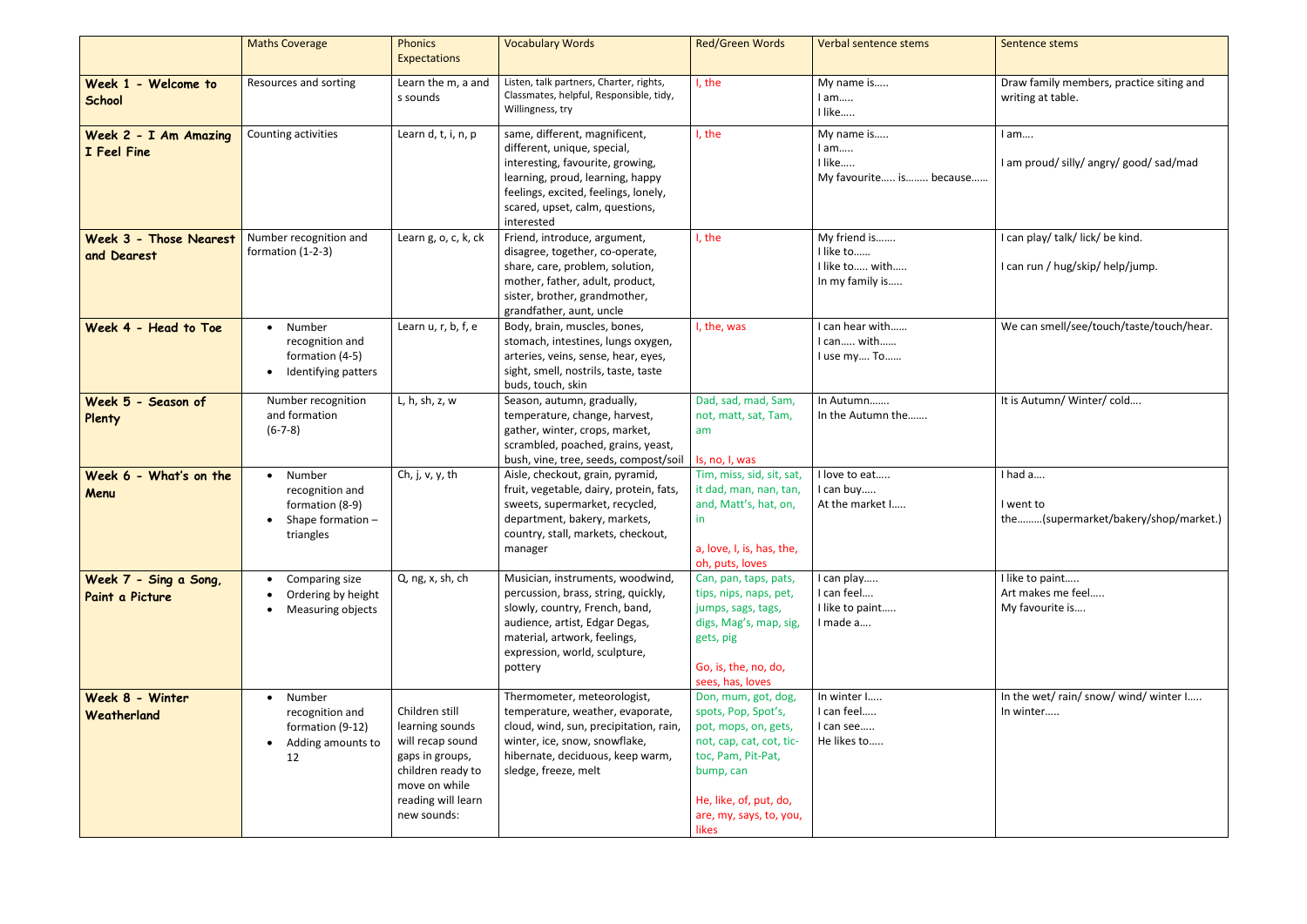|                                                 |                                                                                                                                            | Ed,a-e, ee                  |                                                                                                                                                                                                                                           |                                                                                                                                                                                                                                                                              |                                                                                                                                 |
|-------------------------------------------------|--------------------------------------------------------------------------------------------------------------------------------------------|-----------------------------|-------------------------------------------------------------------------------------------------------------------------------------------------------------------------------------------------------------------------------------------|------------------------------------------------------------------------------------------------------------------------------------------------------------------------------------------------------------------------------------------------------------------------------|---------------------------------------------------------------------------------------------------------------------------------|
| Week 9 - Day and<br>Night, Dark and Light       | Number<br>$\bullet$<br>recognition and<br>formation (13-14)<br>Comparing<br>amounts from 1 to<br>12 (more than and<br>less than)<br>Volume | i-e, o-e, oo, a, c<br>(ice) | Earth, provides, energy, solar<br>energy, moon, crater, daytime,<br>night-time, space, orbit, opposite,<br>different, easy, difficult, young, old,<br>brave, cowardly, related                                                            | Kim, pack, sack, sick,<br>sock, up, kicks, picks,<br>frog, jumps, cup, dug,<br>tugs, mud, must,<br>suds, sun, him, yells,<br>pup<br>She, with, put, says,<br>sees, does, that, oh,<br>good, likes, puts                                                                      | In the dark we<br>In the light we can                                                                                           |
| <b>Words and Roads Take</b><br>us Places        | Number<br>recognition and<br>formation (11-15)<br>Counting to 15                                                                           | C (ice), ou, ay, ea         | Communicate, language, feelings,<br>communication, sign language, deaf,<br>list, recipe, right, respect, transport,<br>trip, transportation, imaginary,<br>seaside, travel, vehicles, airship,<br>limousine, mother's day, appreciate     | Bad, back, bit, but,<br>big, sobs, Tubb,<br>Tubb's, bats, fun,<br>cubs, bugs, fat, fits,<br>fib, fin, fun, puffs, off,<br>sand, did, puff<br>Be, me, have, play,<br>ow, want, saw, see,<br>they, she, that                                                                   | When we are on the pavement we<br>must<br>To stay safe we<br>I would drive a because<br>You can get to by<br>I get to school by |
| <b>Safe and Sound</b>                           | Number bonds - 4<br>Number Bonds - 5<br>Number Bonds - 6                                                                                   | Or, ie, -y, oy, er          | Neighbourhood, community, post<br>office, postal worker, dentist, dental<br>surgery, neighbours, co-operate,<br>togetherness, helpful, firefighter,<br>999, police officer, traffic, road<br>signs, helmet, pavement,<br>playground, park | Ben, mess, begged,<br>nest, pecked, pond,<br>bed, ten, eggs, fed,<br>Meg's, Peg's, ducks,<br>set, last, picnic,<br>basket, unpacked,<br>filled, stopped, log,<br>Bill's, lost, Bob's, led,<br>lot, leg<br>For, may, or, said,<br>loved, o.k, ate, her,<br>we, this, are, was | To stay safe you must<br>You must never<br>Always remember to                                                                   |
| <b>Buggy about Spring</b>                       | Number<br>recognition and<br>formation (16-20)<br>Subtraction up to 6<br>Introduction to<br>halving                                        | Ue, ai, igh, ow, ed/<br>ing | Insects, characteristics, ants,<br>habitat, entomologist, head, thorax,<br>abdomen, cricket, grasshopper,<br>arachnid, tarantula, spring, rainbow,<br>flowers, temperature, bloom, grow,<br>born, hatch                                   | Hugged, lots, sell,<br>tossed, ham, hot,<br>muffins, yum, Hank's,<br>rocks, had, hat, hut,<br>hit, rabbit, Hank's,<br>red, him, Rob's,<br>hugged, rag, rug, rid,<br>ran, tipped, run<br>Give, I'll, your, were,<br>his, hard, day, out,<br>gave, that, his, saw              | In the spring I<br>The trees in the spring<br>My favourite insect is Because                                                    |
| <b>City Gardens and</b><br><b>Country Farms</b> | Recap number<br>bonds $(2-6)$<br>Number bonds-10<br>Subtraction                                                                            | Ed/ing, aw, oi, oa,<br>ur   | Plants, seeds, soil, grow, fruit,<br>vegetable, suburban, urban,<br>strawberries, tomato, farm, crops,<br>farmer, tractor, plants, horse, duck,                                                                                           | Needs, geese,<br>grandad, seemed,<br>sneaked, screamed,<br>stream, leaped, ears,                                                                                                                                                                                             | On the farm<br>Farmers use to so they<br>can<br>Farms                                                                           |

|   | I like because                                                                    |
|---|-----------------------------------------------------------------------------------|
|   | I am tall/short/happy                                                             |
| e | I talk to                                                                         |
|   | I phone<br>I can post a letter to<br>I speak to                                   |
|   |                                                                                   |
|   | The fireman/postman/doctor/vet/policeman<br>is                                    |
|   | Acan keep us safe by                                                              |
|   |                                                                                   |
|   | (writing about minibeasts using red words)                                        |
|   | I'll give you a bee/snail/ant.                                                    |
|   | On Monday/Tuesday/Wednesday (diary<br>writing) I gave                             |
|   | (writing about flowers, what you would<br>need in the garden, what a plant needs) |
|   | I planted a bean seed.                                                            |
|   |                                                                                   |